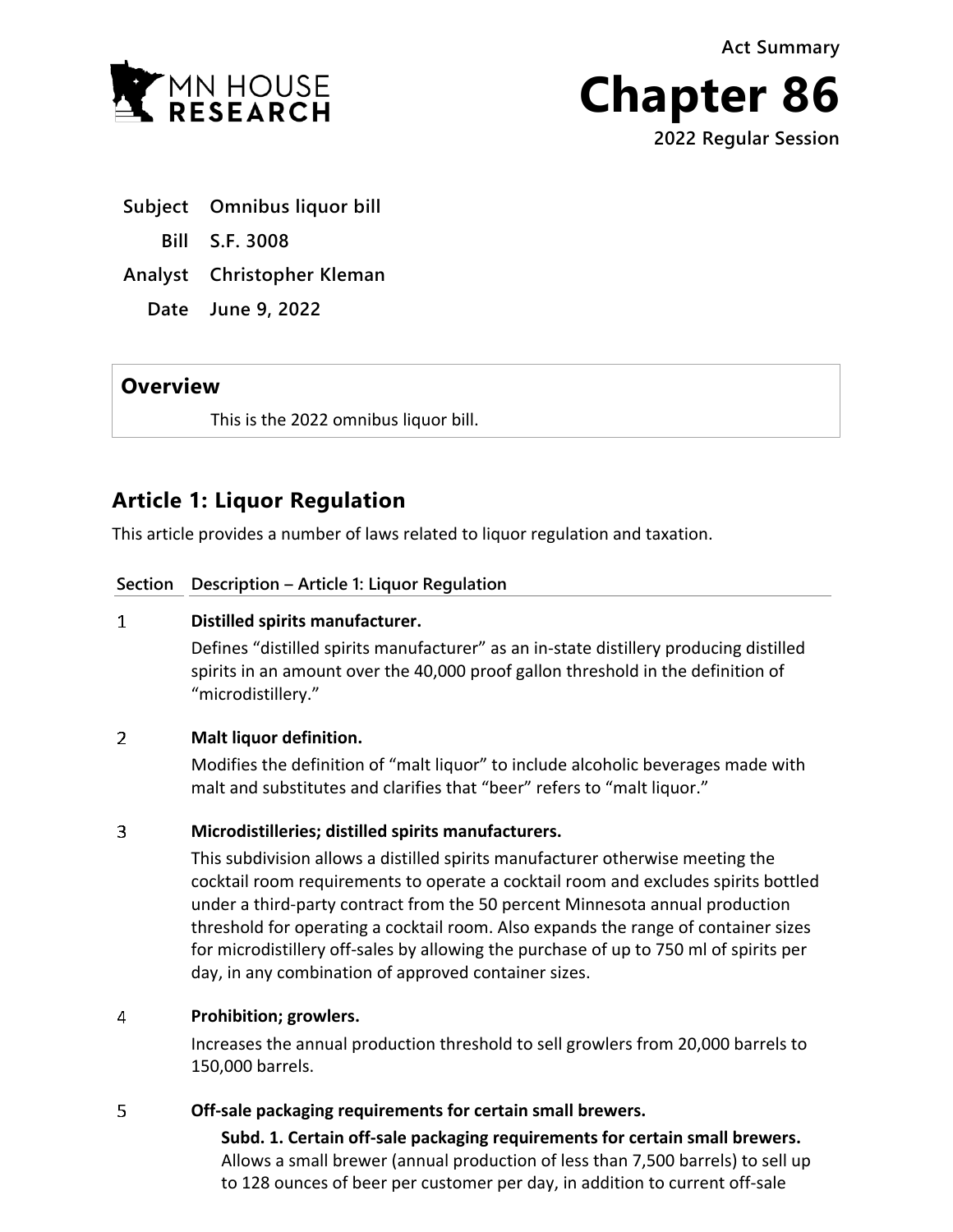# **Section Description – Article 1: Liquor Regulation**

limits. The amount sold would count toward the annual barrel limit for these off-sales under the growler rules.

**Subd. 2. Packaging.** Allows the proposed additional sales to be packaged in any approved container.

**Subd. 3. Off-sale not exclusive.** Requires any brand of beer sold under the proposed authority to be made available to a wholesaler.

**Subd. 4. Exception; production in 2021.** Allows small brewers (annual production between 5,500 and 13,500 barrels) to make the additional sales until their annual production increases by 2,000 barrels over their 2021 production.

**Subd. 5. Other laws.** Requires all other applicable laws in the liquor chapter to apply to the proposed sales.

#### 6 **Interest in other business; cider; self-distribution.**

Allows a winery producing apple-based cider to self-distribute that cider, provided that: (1) no more than 2,500 barrels of the cider are produced and sold in a calendar year; and (2) a winery provides an affidavit to the commissioner of public safety stating that no wholesaler is available to distribute the cider and detailing the steps taken to pursue a distribution contract.

#### $\overline{7}$ **Nondiscriminatory sales; open wholesaling.**

Applies Minnesota's open wholesaling law to in-state manufacturers of distilled spirits.

#### 8 **Prohibited practices; open wholesaling.**

Makes a conforming change related to the open wholesaling changes.

#### $\mathbf{q}$ **Exceptions; open wholesaling.**

Eliminates the exceptions to the open-wholesaling law for importers that: (1) also distill, refine, rectify, or blend spirits in Minnesota; or (2) only offer a brand of spirits for sale in Minnesota.

#### 10 **Cities; on-sale licenses; resorts; town ball games.**

Allows a city to issue an on-sale intoxicating liquor license to a resort and a municipality to issue an on-sale wine or malt liquor license to the owner of a "town ball" baseball team, for sales at games.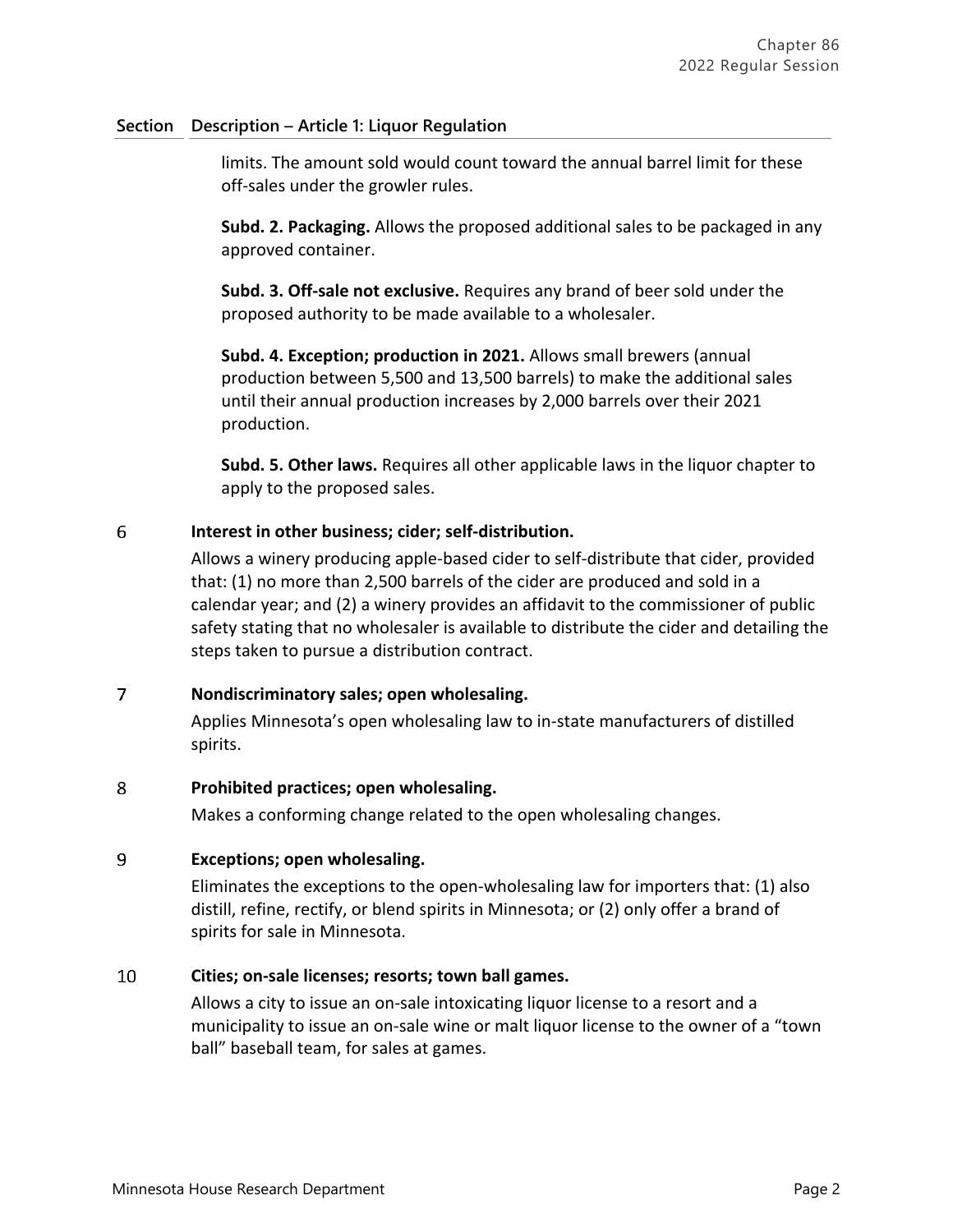## **Section Description – Article 1: Liquor Regulation**

#### 11 **Municipalities; on-sale licenses; auto racing facilities.**

Authorizes counties to issue on-sale intoxicating liquor licenses for auto racing facilities.

#### $12$ **Counties; on-sale licenses.**

Authorizes counties to issue on-sale licenses for resorts.

#### 13 **Temporary on-sale licenses; county fairs.**

Makes a conforming change due to the temporary on-sale provision for county fairs**.**

#### 14 **Temporary licenses; restrictions.**

Allows a municipality to issue one seven-day temporary on-sale license per year to a county agricultural society. Also strikes the 30-day waiting period requirement for temporary on-sale licenses, for any one organization or location.

#### 15 **Exclusive liquor stores.**

Allows an exclusive liquor store to sell citrus fruits and glassware.

#### 16 **Extended hours for on-sale; World Cup.**

Temporarily allows a licensing jurisdiction to issue an on-sale license to operate during extended hours during a live broadcast of a men's or women's World Cup match. Sales would be authorized 30 minutes before, during, and 30 minutes after a match. Only existing on-sale licensees could obtain the extended hours license, and the local jurisdiction may set a \$250 fee and limit approval to certain areas or license classifications. This provision expires September 1, 2023.

#### 17 **Appropriation.**

Appropriates \$250,000 to the commissioner of public safety to hire two additional full-time employees for the Division of Alcohol and Gambling Enforcement.

# **Article 2: Special Local Liquor Laws**

This article provides special laws for the cities of Willmar, Sauk Rapids, St. Paul, St. Cloud, Anoka, Rochester, and Alexandria.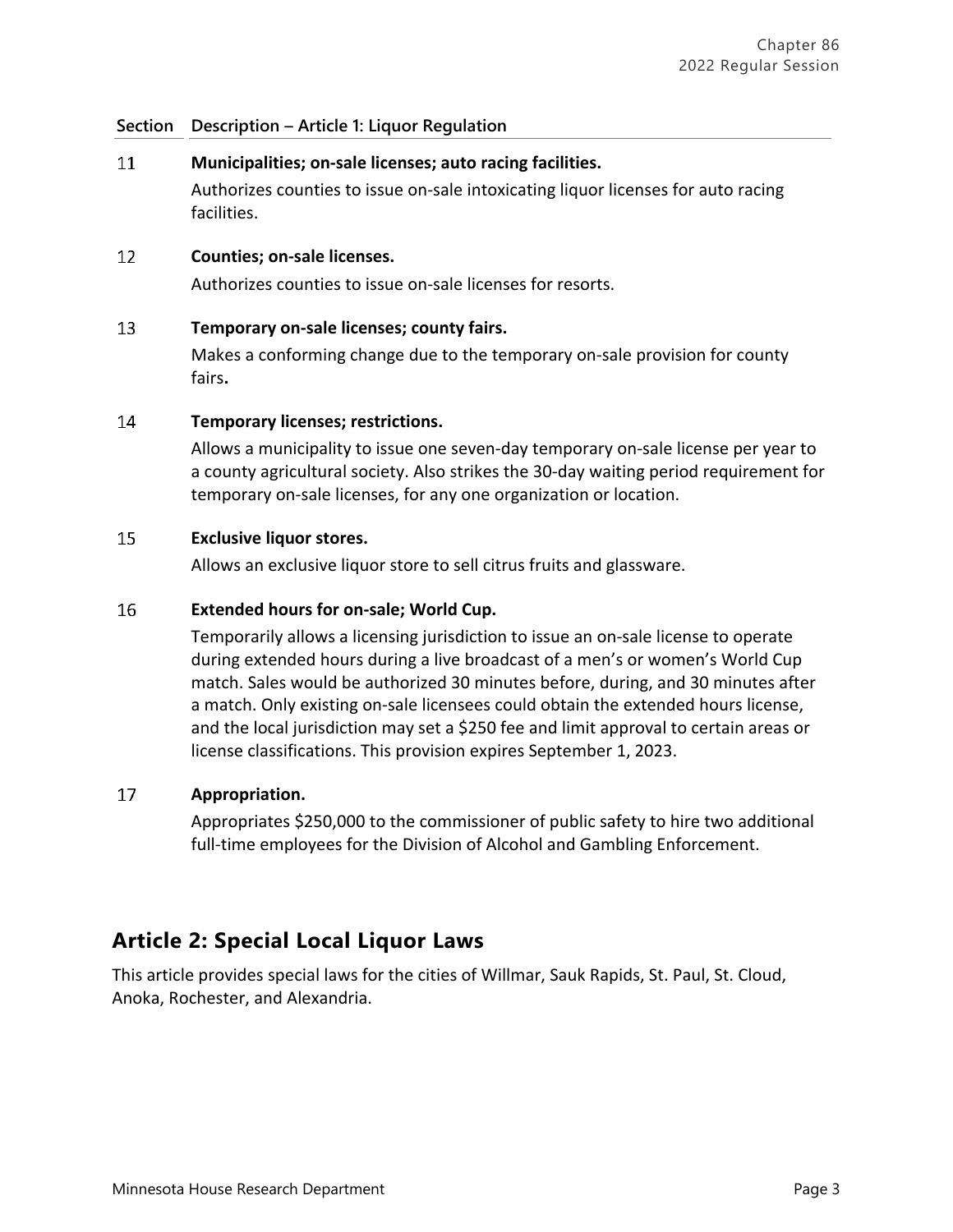## **Section Description – Article 2: Special Local Liquor Laws**

#### $\mathbf{1}$ **City of Willmar; on-sale license.**

Allows the city of Willmar to issue an on-sale wine or malt liquor license to a juniorleague hockey team owner, or city concessionaire or contractor, for sales at events at Willmar Civic Center.

#### $2<sup>1</sup>$ **City of Sauk Rapids; on-sale licenses.**

Allows the city of Sauk Rapids to issue on-sale intoxicating liquor licenses to a management or concessions contractor for events at two parks. The first would be for events at Bob Cross Regional Park and the second for events at a regional event center at Lions or Southside Park.

#### $\overline{3}$ **City of St. Paul; license authorized.**

Allows the city of St. Paul to issue a temporary on-sale malt liquor license to the Thai Cultural Council of Minnesota, for sales at the State Capitol during the Minnesota Songkran Festival.

#### 4 **City of St. Cloud; on-sale license.**

Allows the city of St. Cloud to issue an on-sale wine or beer license to the Whitney Recreation facility, for events at Whitney Park.

#### 5 **City of Anoka; special license.**

**Subd. 1. Social district; consumption allowed.** Allows the city to issue a social district license to an on-sale license holder for consumption of alcoholic beverages in a designated social district area that is contiguous to the on-sale licensee's premises.

**Subd. 2. Designation of social district.** Requires the city to designate by ordinance the area of a social district, including the hours and days consumption will be allowed in the district, prior to issuing a social district license.

**Subd. 3. Boundaries clearly defined.** Requires signage clearly delineating the social district area, the local law enforcement agency having jurisdiction, and a statement that alcoholic beverages may only be consumed in the district and must be disposed of prior to leaving the district.

**Subd. 4. Management and maintenance.** Requires the city to implement a management and maintenance plan for the district and post the plan and district boundaries on the city's website.

**Subd. 5. Requirements for on-sale licensees.** Allows an on-sale licensee to make sales for consumption in the social district and prohibits a customer from entering the on-sale licensee's premises with another on-sale licensee's